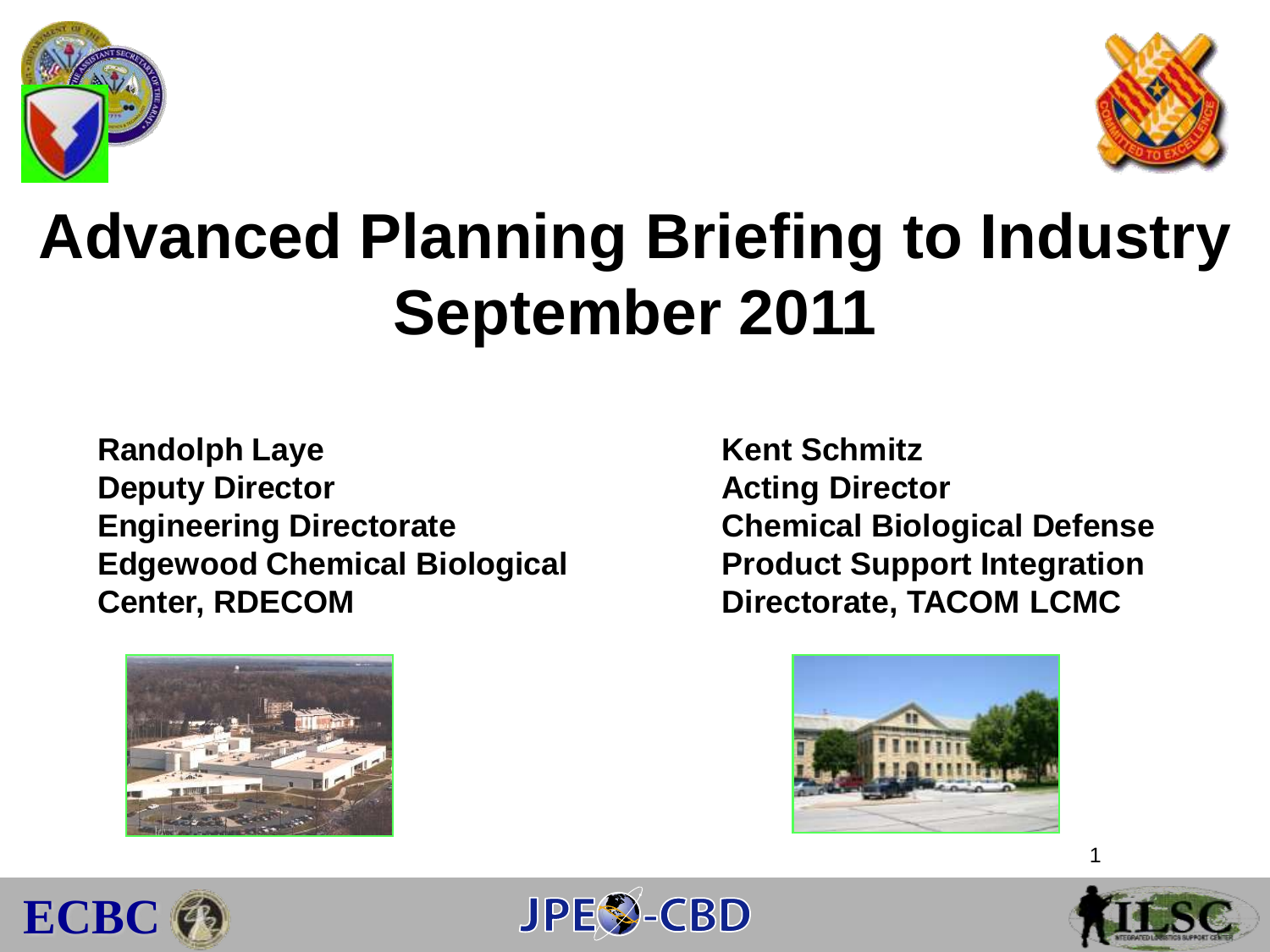





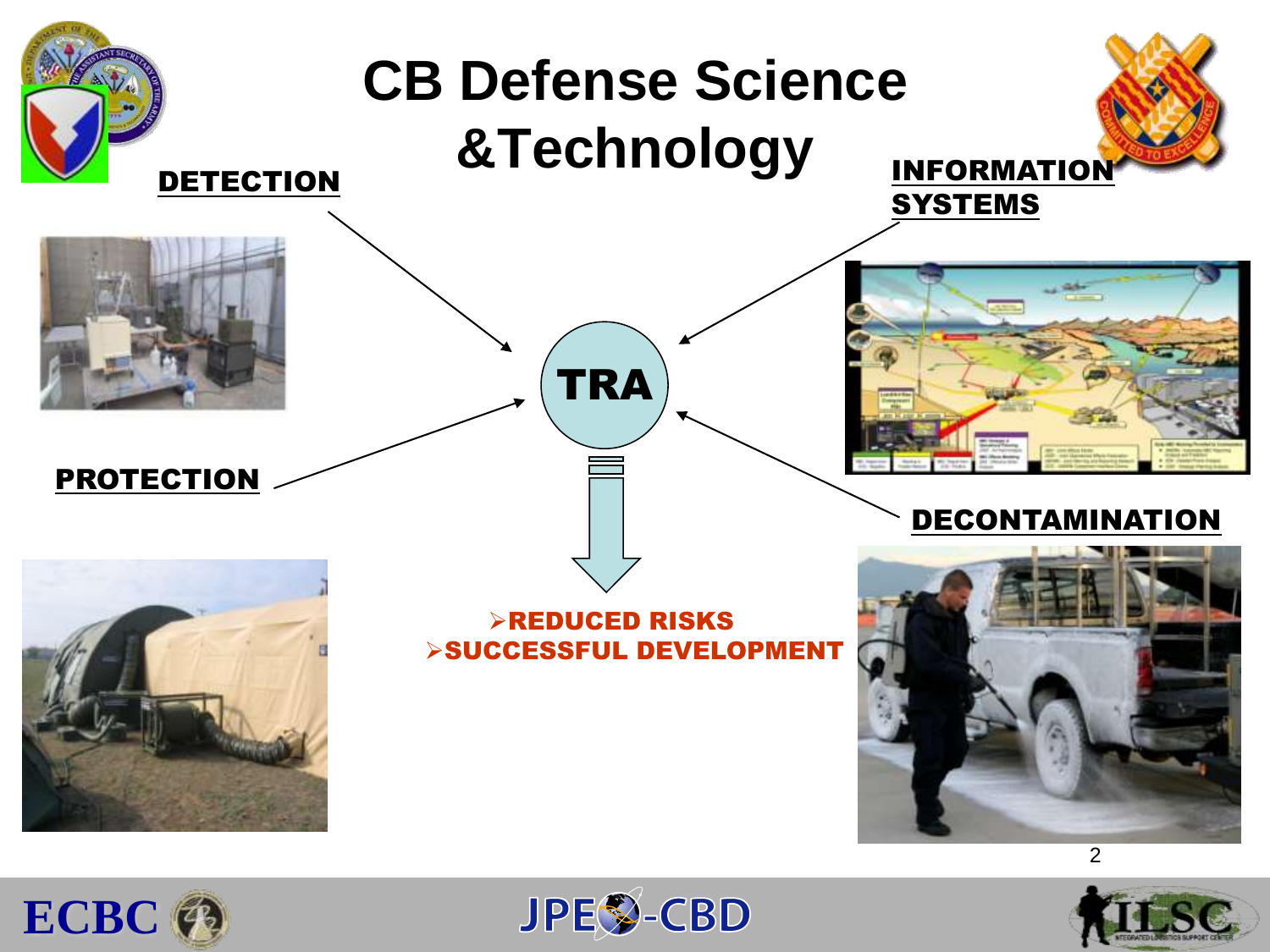

- **TRAs** Process to determine Technology Readiness
- **Technology Readiness Evaluation (TRE)** the event/test in the TRA Process
- **Outcome** Technology Transition or Technology Development
- **TRL** Technology Readiness Level





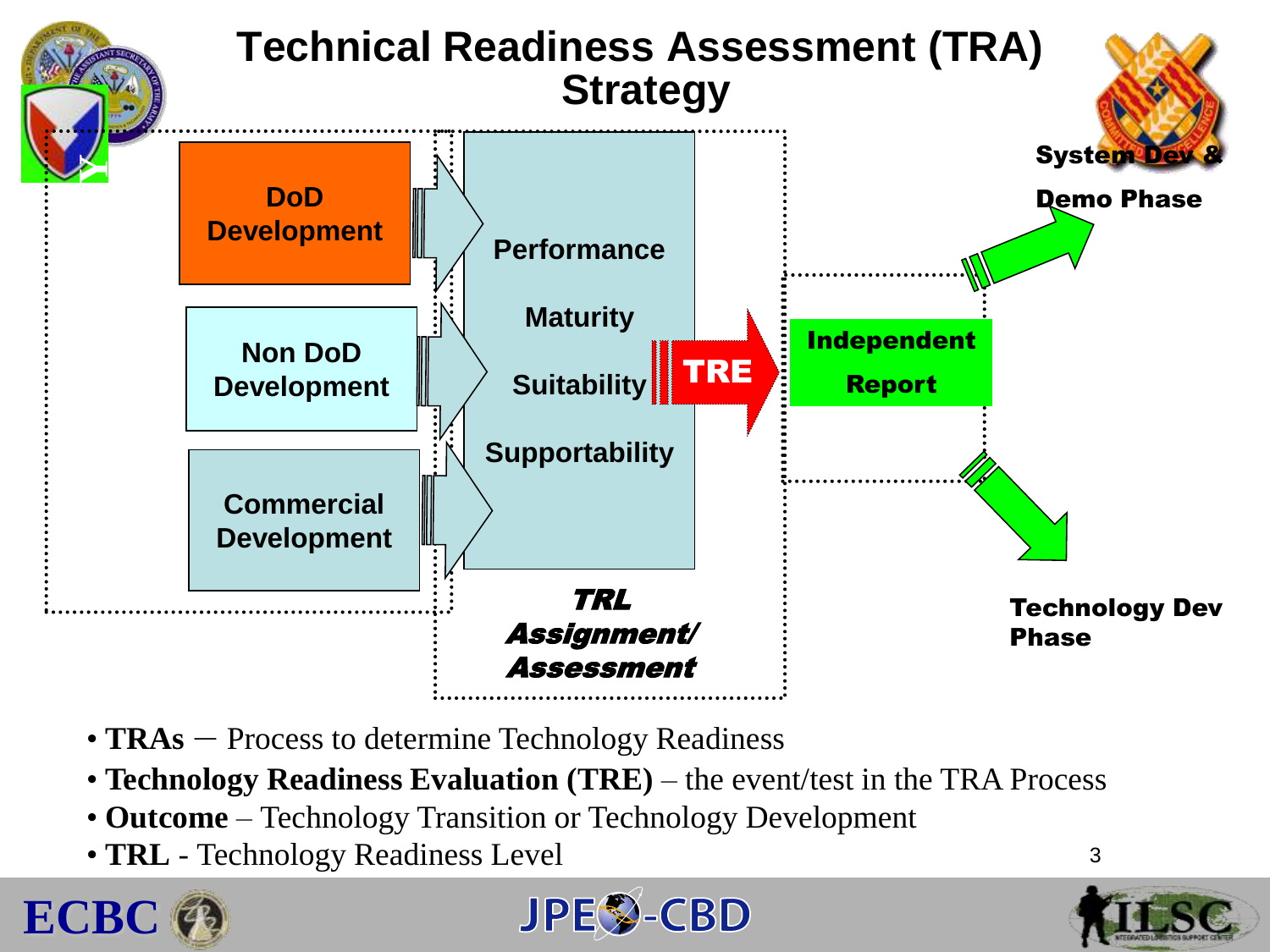

# **TRE/TRA Payback Benefits**



- **What Contractors Get:**
- Chance to Test Their System at Government Sponsored Facility
- Independent Snapshot Assessment of Maturity
- TRL Assignment and Summary Report on System Performance
- Assistance in Determining Technical Voids
- TRE Test Report to JPEO CBD and JPMs
- **What Government Gets:**
- Technology Applications for Insertion
- Awareness of Vendors with Mature Systems
- Potential Reduction of Acquisition Risk
- Meeting Warfighter Requirements







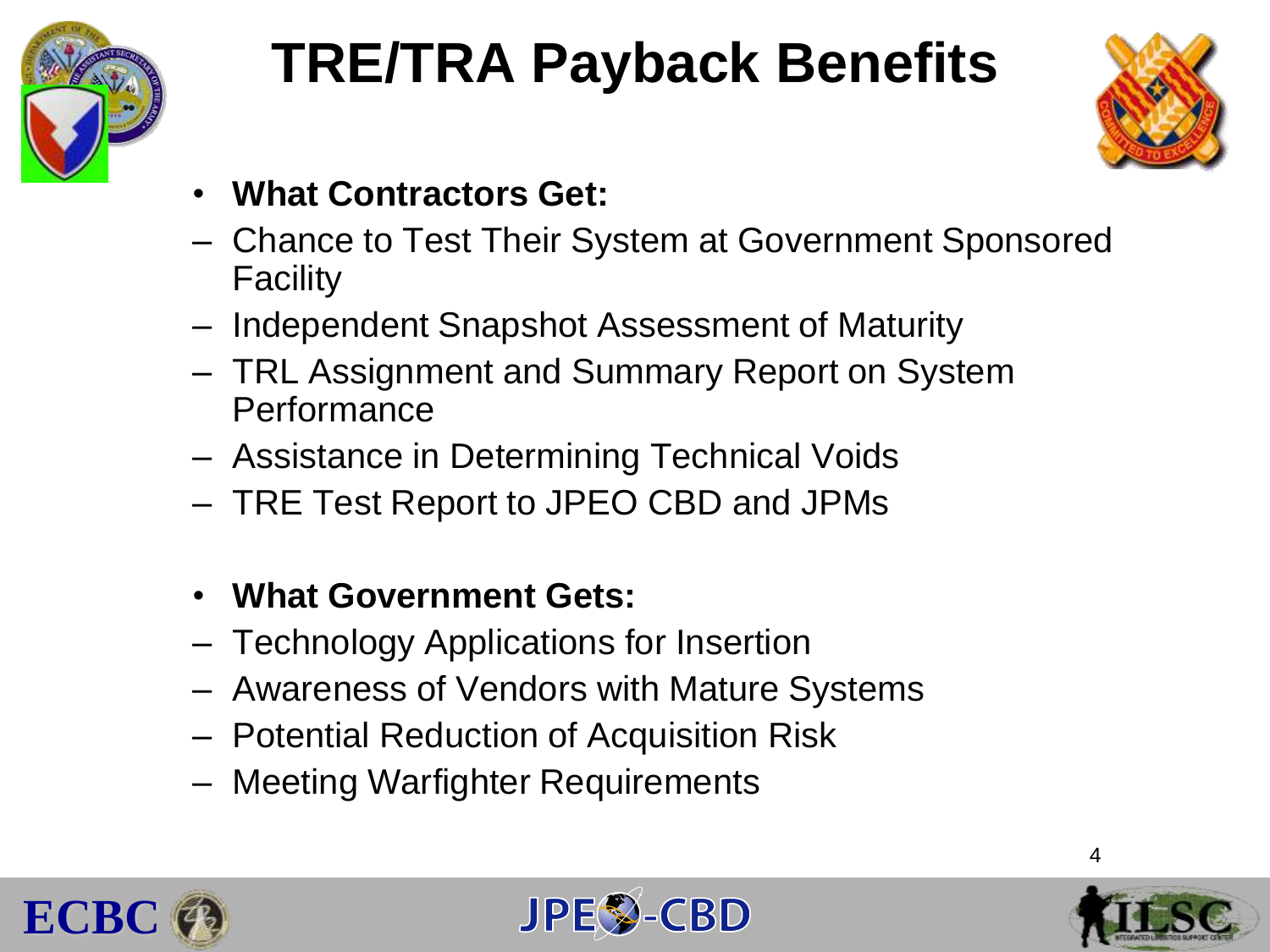

## TREs Planned in 2011And 2012



| <b>TRE TITLE</b>                                                                | <b>PURPOSE</b>                                                                                                                | <b>DRAFT SCHEDULE</b>                                         |
|---------------------------------------------------------------------------------|-------------------------------------------------------------------------------------------------------------------------------|---------------------------------------------------------------|
| <b>Chemical</b><br><b>Biological</b><br><b>Detection System</b><br>(CBDS)       | Evaluate four (4) vendor-supplied<br>sensor candidates for detection<br>capability against chemical and<br>biological threats | <b>Technology Evaluation Report</b><br>due1QFY12              |
| <b>Joint Biological</b><br><b>Tactical</b><br><b>DetectionSystem</b><br>(JBTDS) | <b>Evaluate Biological Detection</b><br><b>Technology candidates.</b>                                                         | <b>Tests planned in FY12</b><br><b>TRA planned for 1QFY13</b> |

**POINT OF CONTACT FOR TREs: Dan Nowak, daniel.m.nowak.civ@mail.mil CBR Technology Evaluation Branch, ECBC, 410-436-5631 or-6471,**





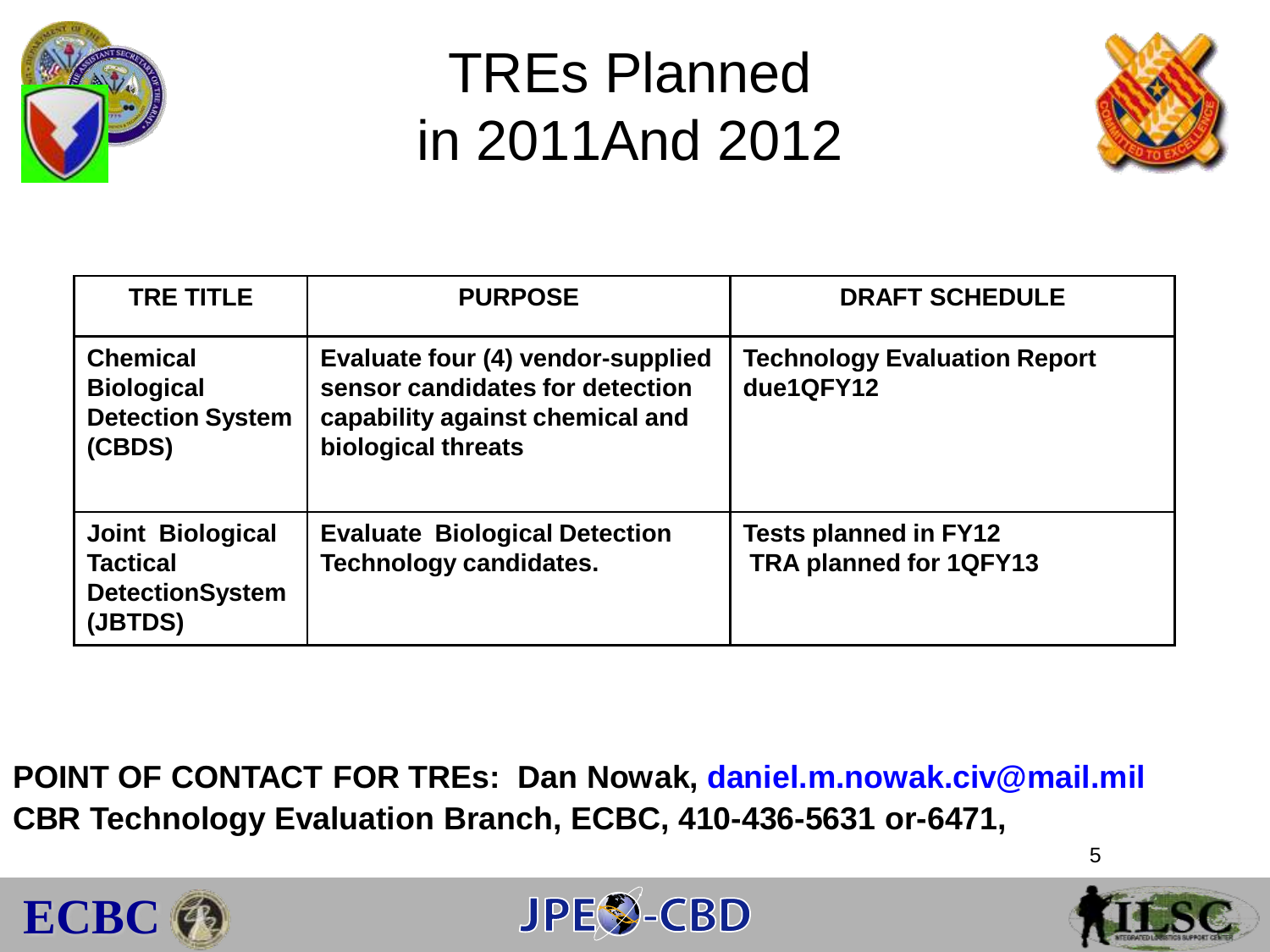

# Test Services Agreement (TSA)



**Through formal agreements, ECBC tests technologies and equipment at its facilities for other government and private industry.**

- •Authorized under 10 USC Sec 2539b
- •Tests are performed for a fee
- •Cannot compete unduly with private sector
- •All data remains property of company/individual paying for test

Points Of Contact For TSAs:

Diane Freeman, ECBC-RI; (309) 782-5404, diane.r.freeman.civ@mail.mil

Tracey Kelly, ECBC-EA; (410) 436-4438, tracey.l.kelly.civ@mail.mil





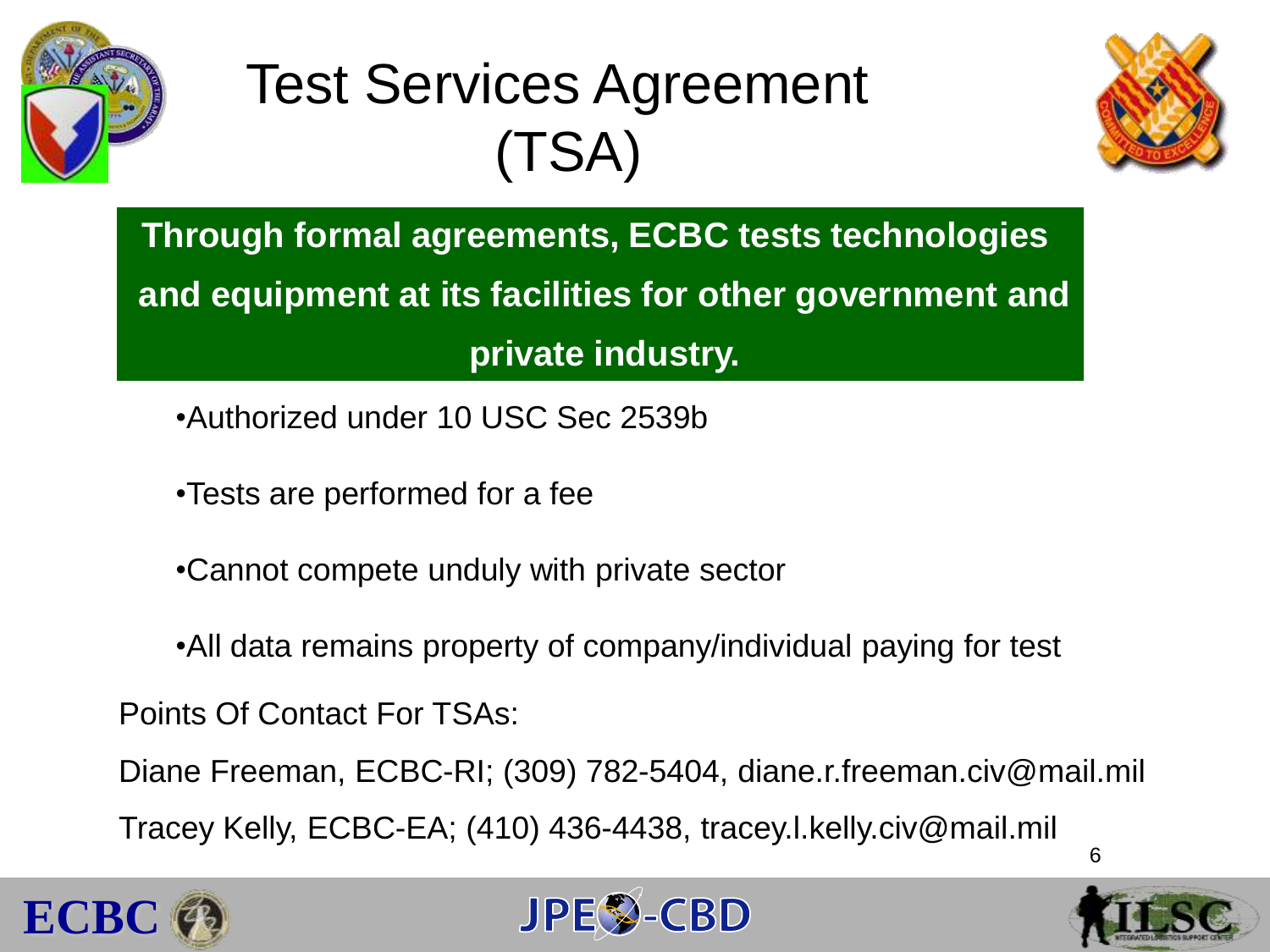

**Detector Kits, Portable & Labbased** 



**Material Permeation/ Penetration** 

### **ECBC (EA) Test Facility**

A robust testing capability supporting all phases of the acquisition cycle to include applied research; development to provide CB "non medical" systems for protection, detection and decontamination; production and sustainment; and novel requirements. Services provided are focused on basic and applied research on new and emerging threats, and complement Department of Army developmental testing capabilities.









#### **Large Scale Toxic/Explosives**



#### **Adsorbent & Filters** 7 **Respirator Systems & Components**



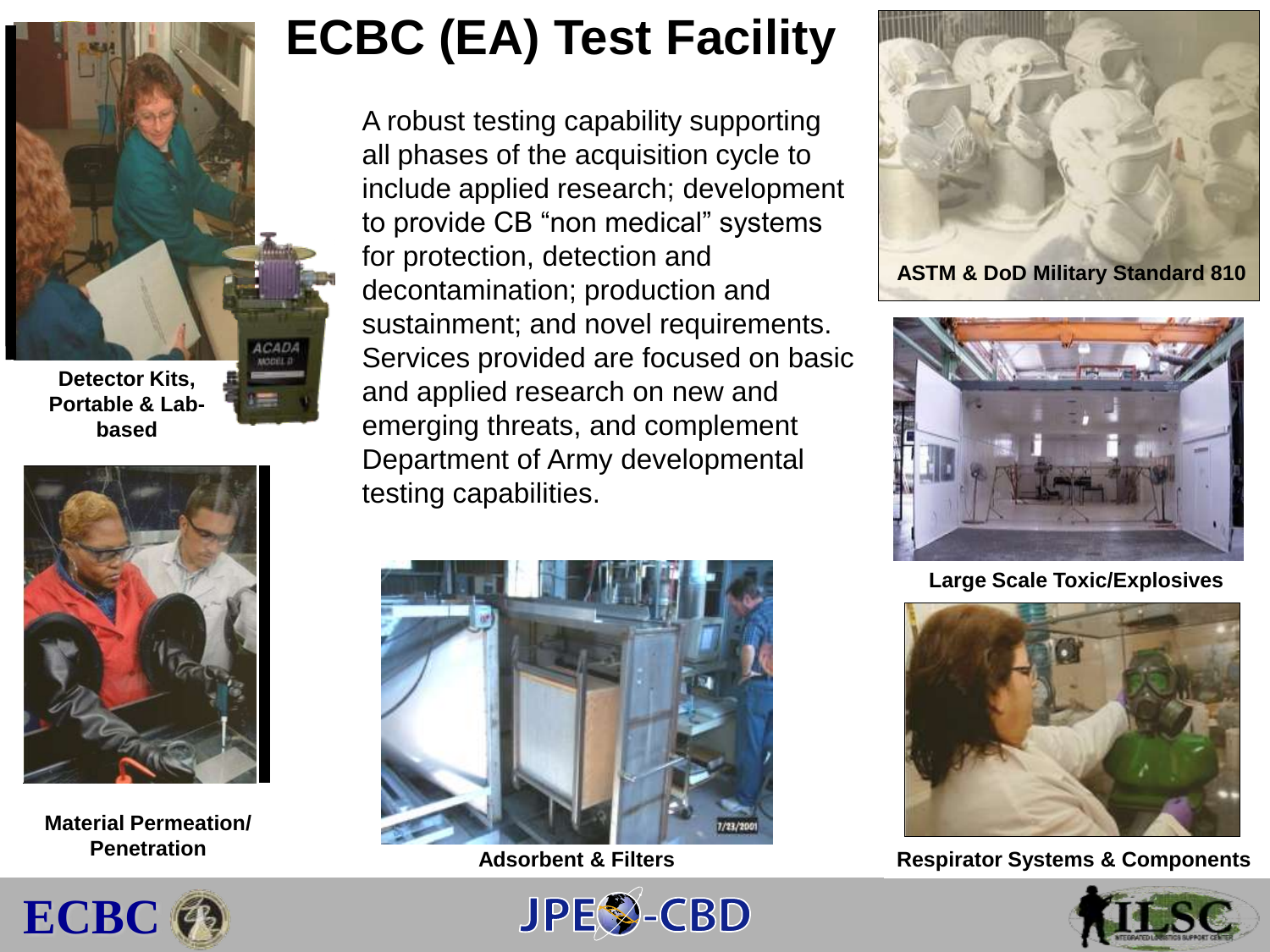

### **ECBC (RI) Test Facility**







*ISO 9000-2008 Certified Testing* **-Production -Magnetic Particle -First Article -Dye Penetration -Environmental -Ultrasonic -Packaging -HAZMAT -Containers -UN POP -MILSPEC**No. 14. ₩









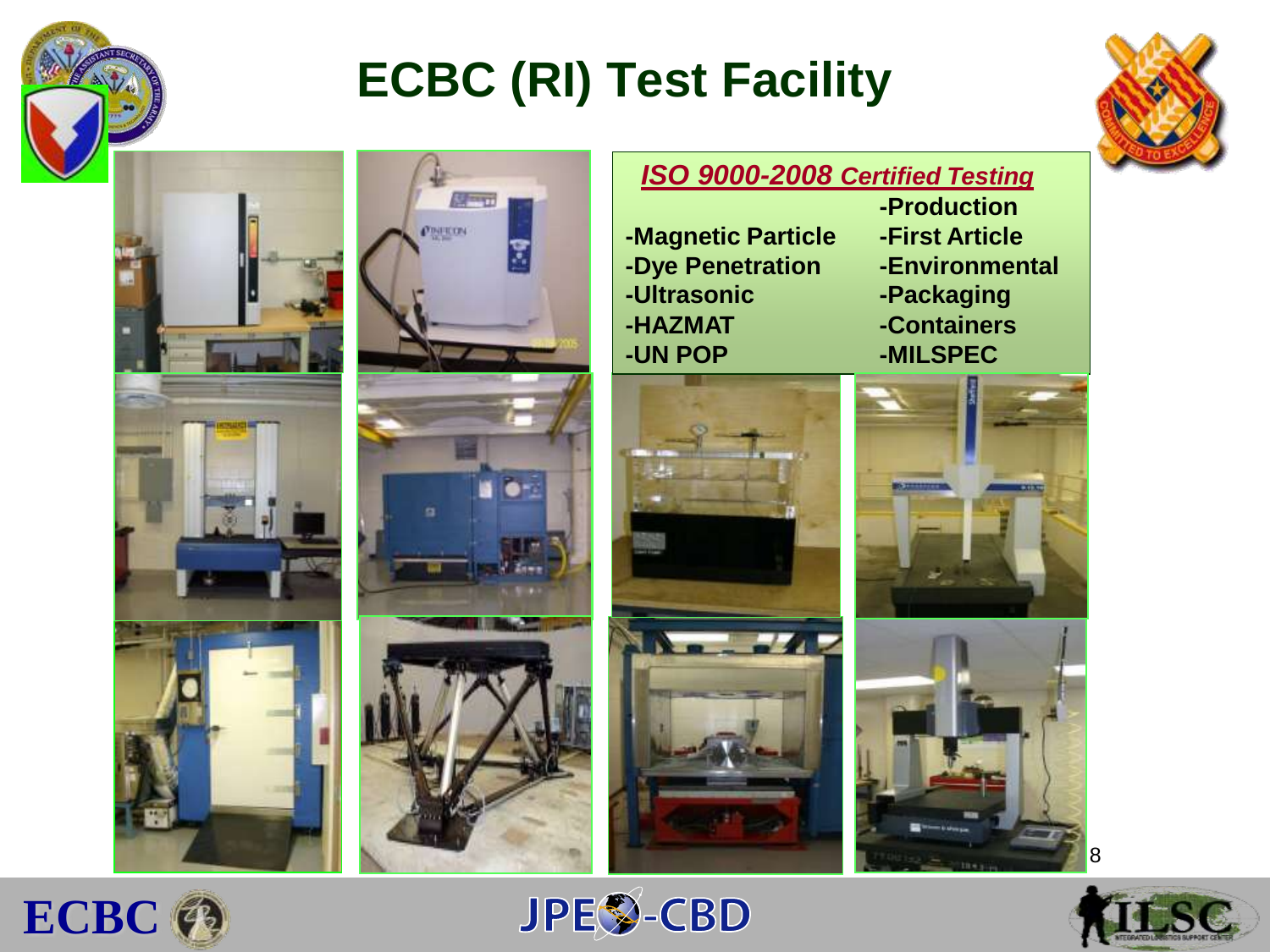

### **Lab Performance Certification Program**

#### **Certifies COCO and Government Test Facilities for compliance with contract test requirements**

#### • **TYPES OF TESTING**

- **Agent and Simulant Testing**
- **Physical Properties Testing**
- **APPLICATION**
	- **Production Lot Acceptance**
	- **Shelf-Life Surveillance**

#### • **CERTIFICATION CRITERIA**

- **Equipment capable of performing test, or as specified**
- **Calibration current and verifiable**
- **Procedures in place and applied**
- **Documentation maintained and available**
- **Ensure the validity of test results**
- **Enhance consistency of testing across multiple labs**
- **Assist in development of test capabilities**





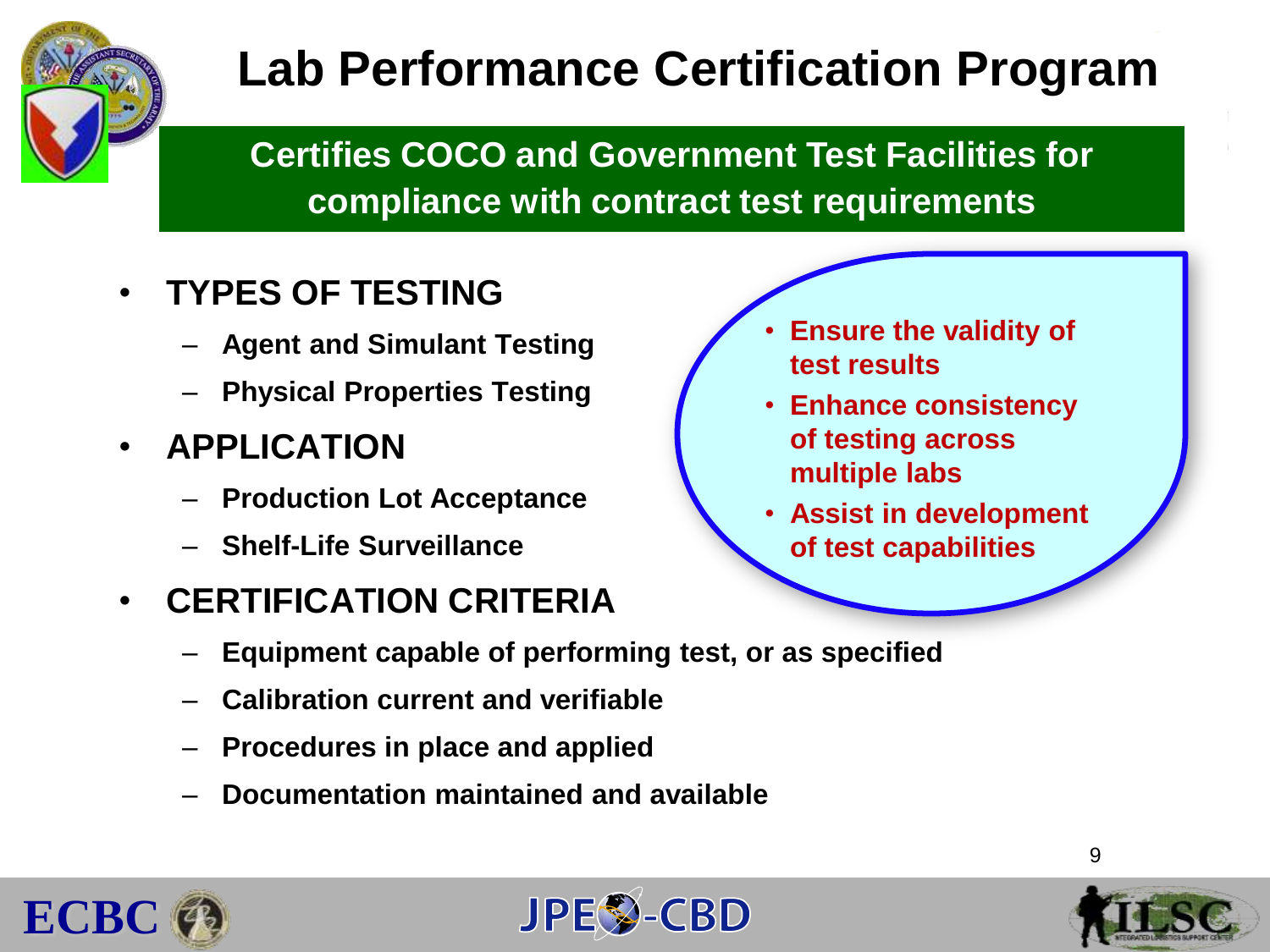

# **Industrial Base Program**



### **Mission**

Analytical and information technology services in assessing and mitigating risk in the Defense Industrial Base

### **Goal**

To improve the visibility and agility of the Commercial and Organic Industrial Bases to ensure Warfighter sustainment capabilities are enhanced





**ECBC**



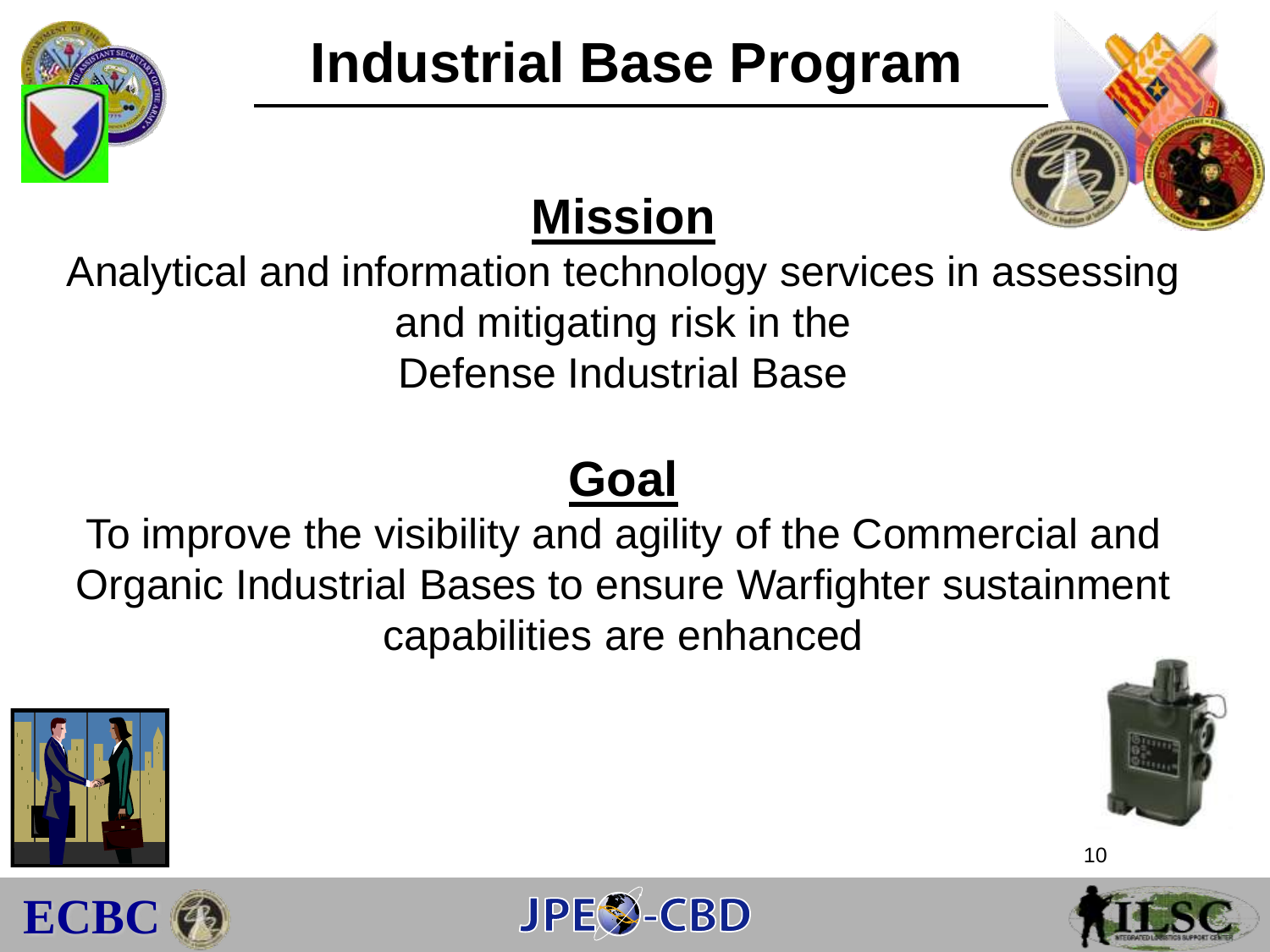

# **Industrial Base Program**

### **Enablers**



- **Mitigation of single sources of supply = competitive acquisition**
- **Acquisition program stability**
- **Industrial preparedness measures**
	- **Risk reduction**
	- **Obsolescence resolution**
	- **Reduction of foreign sources**
- **Manufacturing and Technology development investments**

### **End State**

**A robust industrial base capable of meeting current and future DoD manufacturing and maintenance requirements** 







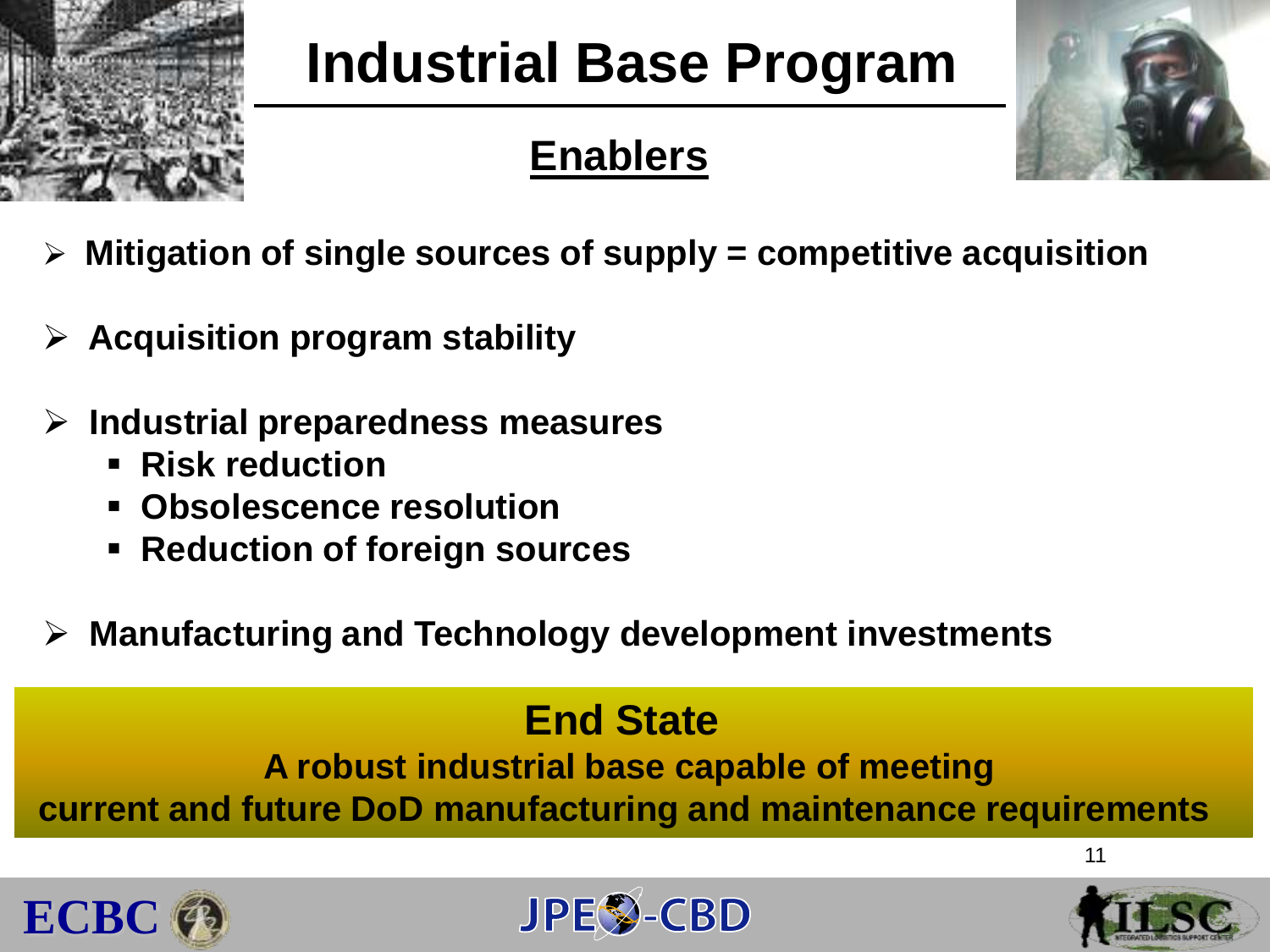





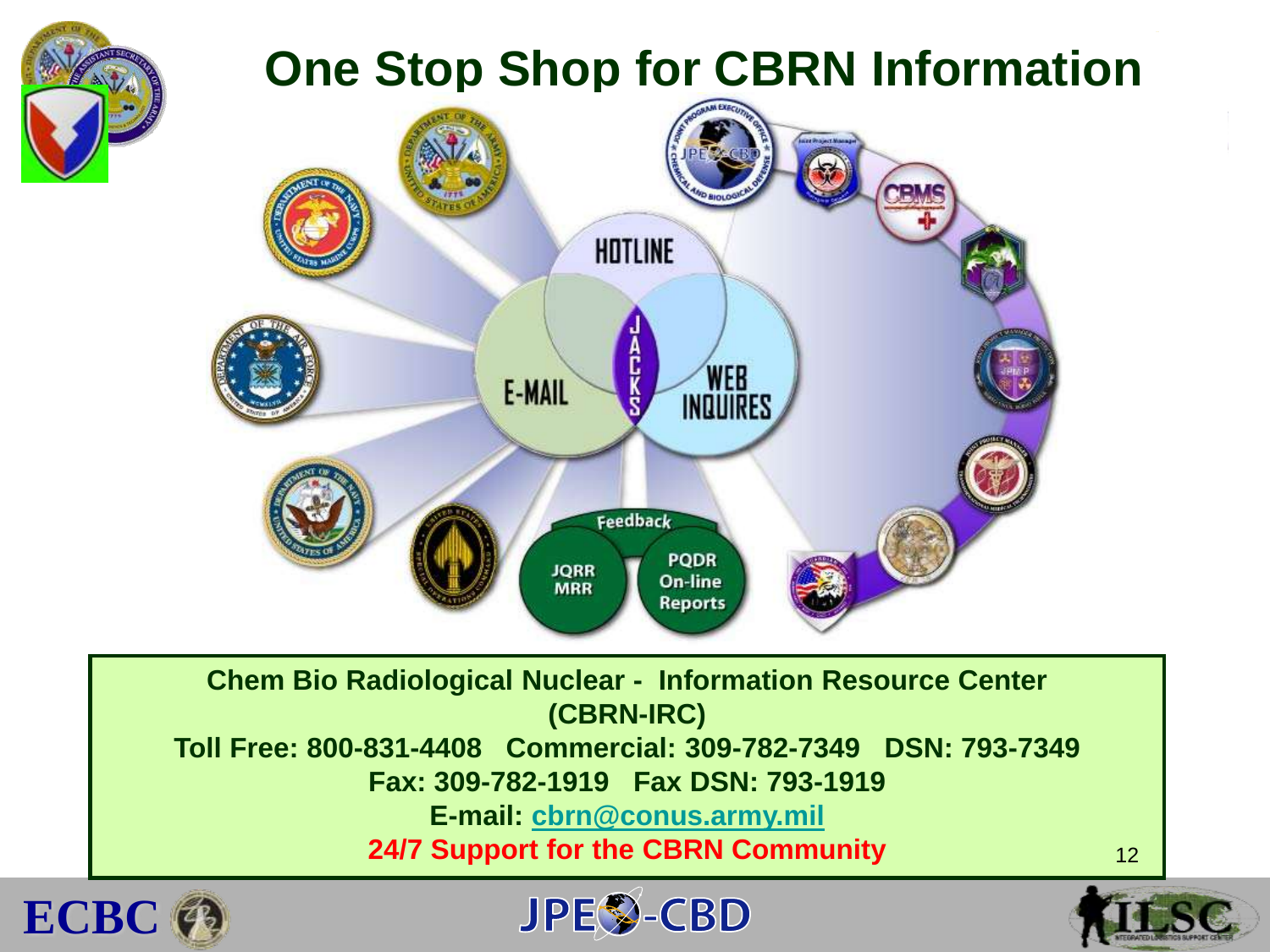

### **Points Of Contact**

#### **Engineering Directorate, ECBC @ Edgewood**



**Eugene L. Vickers, Sr. Southern Contract Contract Contract Contract Contract Contract Contract Contract Contract Contract Contract Contract Contract Contract Contract Contract Contract Contract Contract Contract Contract Voice (410) 436-0807 Voice (410) 436-2780 Eugene.l.vickers@conus.army.mil frank.dipietro@conus.army.mil**

**Test, Reliability & Evaluation Branch Chief Environmental & Field Branch Chief Do Nguyen Audrey Moberly (Acting) Voice (410) 436-4237 Voice (410) 436-2743 do.nguyen@conus.army.mil audrey.mobley@conus.army.mil** 

**Terri Longworth Alex Pappas Voice (410) 436-8453 Voice (410) 436-3338 terri.longworth@conus.army.mil alex.pappas@conus.army.mil** 

**Mary McNally Brian MacIver Voice (410) 436-4796 Voice (410) 436-5919 mary.f.mcnally@conus.army.mil brian.maciver@conus.army.mil**

**Engineering Test Division Chief Engineering Test Division Test Manager**

Applied Detection Technology Branch Chief **Protection Factor/Hazardous Materiel Branch Chief** 

**Protective Equipment Branch Chief Permeation & Analytical Solutions Branch Chief** 

#### **Engineering Directorate, ECBC @ RIA**

**Site Manager, Rock Island Arsenal, IL Nan Ramsey Voice: (309) 782-5632 nan.ramsey@conus.army.mil**





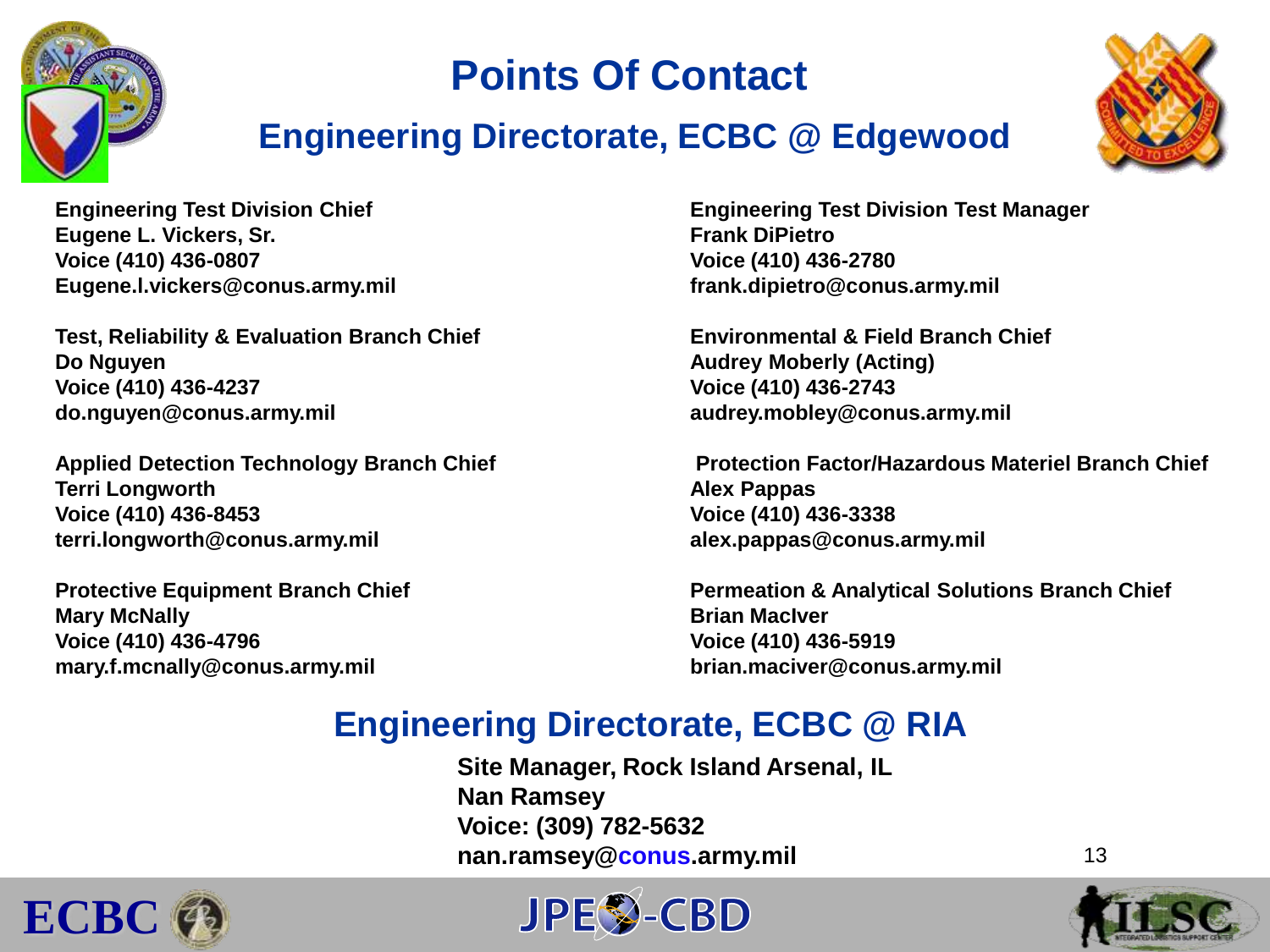

# **TACOM-SBC ILSC JPEO & ECBC Partnership**



**One Team Committed to Warfighter's**



Chemical / **Biological Defense** PSID\* \*Part of **TACOM** +

TACOM Acquisition

**JPES-CBD** 

**Acquisition Logistics Sustainment** Readiness **Engineering** 

Edgewood **Chemical** Biological Center\* (ECBC)

\*Part of RDECOM





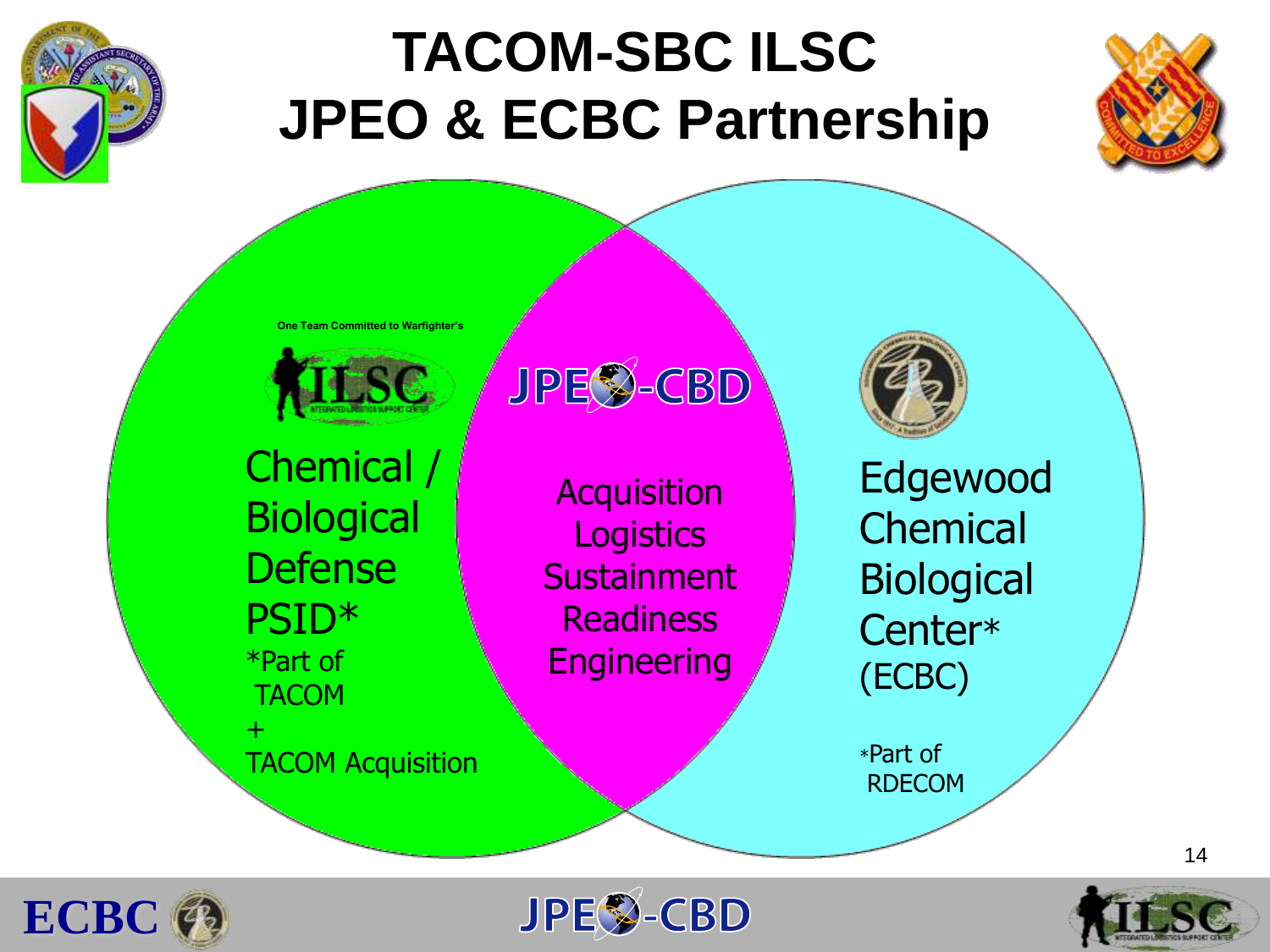

## **Projected Totals for FY12-16**



- Decontamination \$ 41,600,000
- Contamination Avoidance  $$ 19,625,775$
- Collective Protection  $$91,587,100$
- Individual Protection **\$ 82,758,387**
- Biological Detection  $$53,869,350$
- Consequence Management  $$6,457,640$
- 
- 
- 
- 
- -

### **TOTAL \$295,898,252**





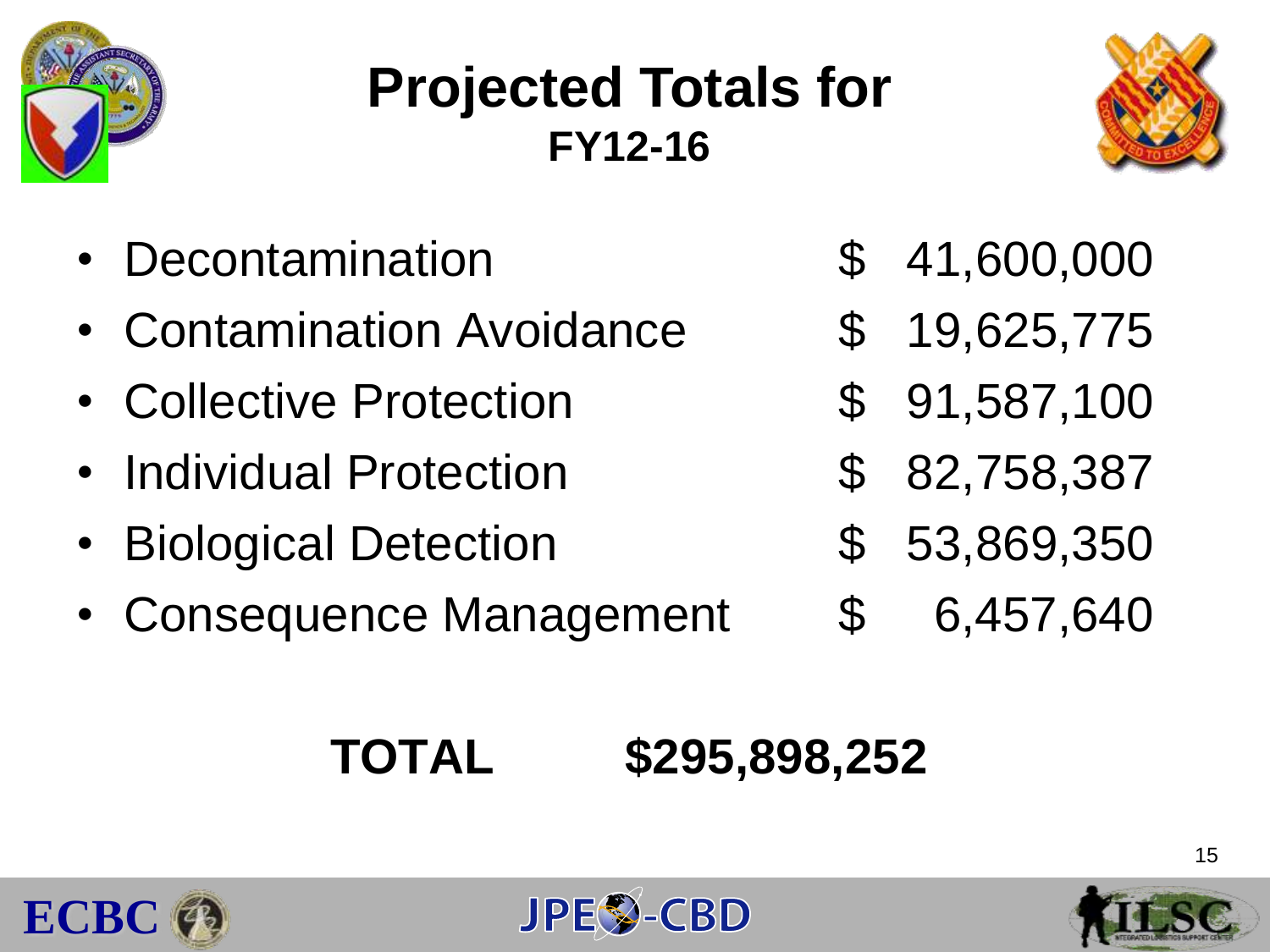

### **Biological Detection FY12-16**



|                  |                                  |                           | <b>Total</b> | <b>Projected cost=</b> |
|------------------|----------------------------------|---------------------------|--------------|------------------------|
|                  |                                  |                           | forecast     | price X total          |
| <b>NSN</b>       | <b>NOUN</b>                      | <b>Current unit price</b> | for item     | forecast               |
| 6665-01-523-3927 | COLLECT, PARTICULATE 1000        | \$2,205.00                | 800          | \$1,764,000            |
| 6665-01-523-3926 | COLLECT, PARTICULATE 2000        | \$4,158.00                | 663          | \$2,756,754            |
| 6665-01-528-9280 | <b>IDENTIFIER ASSEMBLY</b>       | \$57,717.00               | 60           | \$3,463,020            |
| 6665-01-560-7921 | <b>INDENTIFIER ASSEMBLY SHIP</b> | \$71,919.00               | 24           | \$1,726,056            |
| 6665-01-528-9281 | <b>COLLECTOR ASSEMBLY</b>        | \$18,897.00               | 62           | \$1,171,614            |
| 6665-01-528-9282 | FLUID TRANSFER SYSTEM            | \$24,981.00               | 60           | \$1,498,860            |
| 6665-01-543-0165 | <b>LCS COMPUTER</b>              | \$9,536.00                | 62           | \$591,232              |
| 6665-01-528-9283 | JBPDS CONTROL ASSEMBLY           | \$16,835.00               | 60           | \$1,010,100            |
| 6665-01-554-0754 | <b>BAWS 4+ ASSEMBLY</b>          | \$89,667.00               | 60           | \$5,380,020            |
| 6130-01-540-7916 | POWER PACK, SHELTER              | \$19,603                  | 30           | \$588,090              |
| 6665-01-565-7438 | POWER PACK, SHIP                 | \$19,024                  | 20           | \$380,480              |
| 6665-01-494-8725 | <b>BIOLOGICAL SAMPLING KIT</b>   | \$822.00                  | 5340         | \$3,511,584            |
| 6665-01-521-7871 | <b>PAR CARRIER ASSEMBLY</b>      | \$11,923.00               | 1830         | \$17,455,272           |
| 6665-01-526-4780 | <b>CARRIER BOX ASSEMBLY</b>      | \$6,901.00                | 130          | \$717,704              |
| 6665-01-525-7008 | <b>CARRIER BOX ASSEMBLY</b>      | \$5,613.00                | 310          | \$1,392,024            |
| 6665-01-525-7009 | <b>CARRIER BOX ASSEMBLY</b>      | \$12,365.00               | 602          | \$5,959,930            |
| 6665-01-541-8943 | <b>CARRIER BOX ASSEMBLY</b>      | \$11,732.00               | 336          | \$3,153,561            |





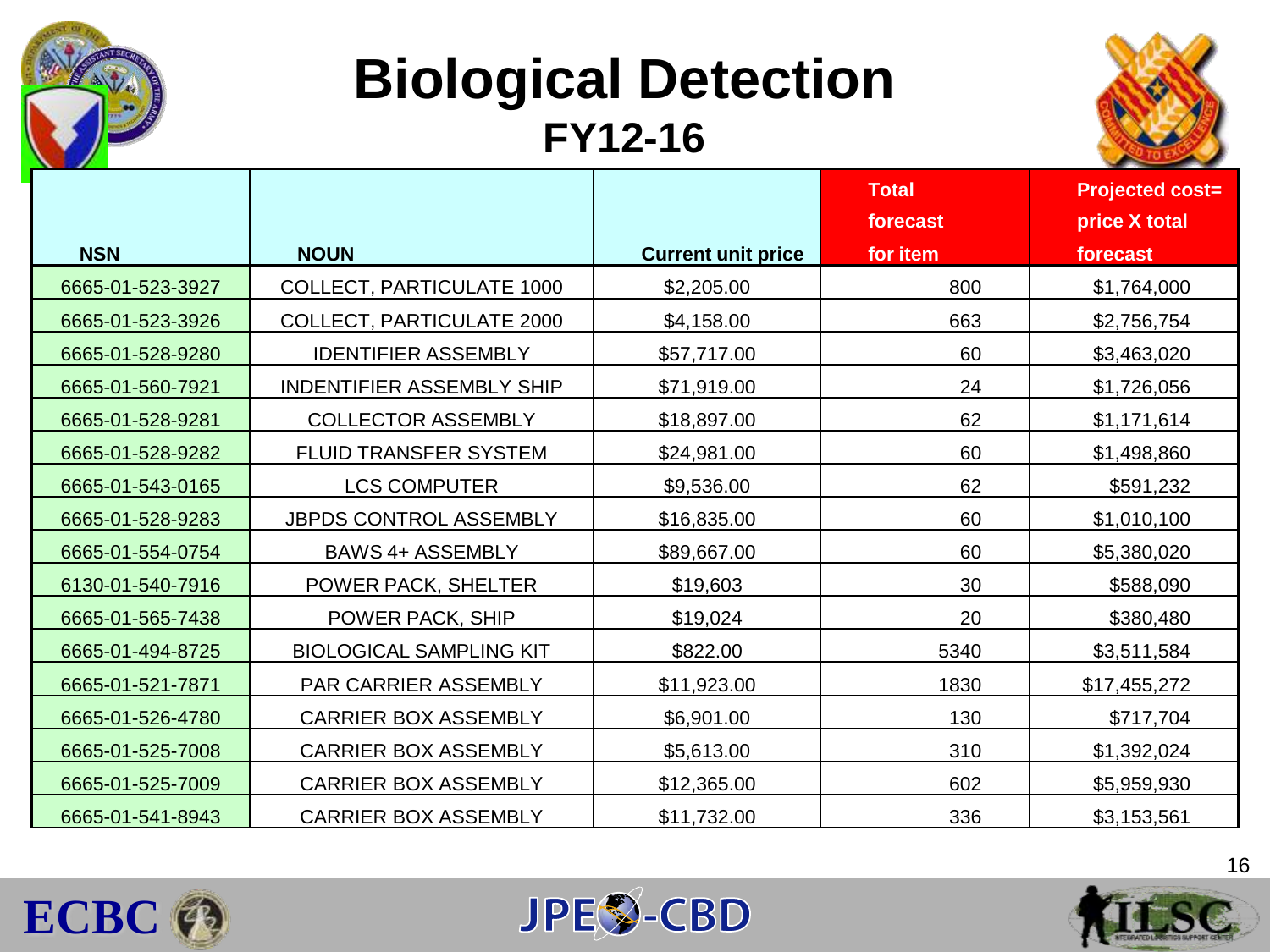

### **Biological Detection (Cont'd) FY12-16**



| <b>NSN</b>       | <b>NOUN</b>             | <b>Current unit price</b> | Total<br>forecast<br>for item | <b>Projected cost=</b><br>price X total<br>forecast |
|------------------|-------------------------|---------------------------|-------------------------------|-----------------------------------------------------|
|                  |                         |                           |                               |                                                     |
| 2540-01-561-8190 | LADDER, VEHICLE BOARD   | \$725.00                  | 78                            | \$56,550                                            |
|                  |                         |                           |                               |                                                     |
| 5985-01-562-5902 | <b>ANTENNA</b>          | \$1,103.00                | 100                           | \$110,300                                           |
| 4720-01-562-3484 | HOSE ASSY, NONMETALLIC  | \$320.00                  | 98                            | \$31,360                                            |
| 4720-01-562-3485 | HOSE ASSY, NONMETALLIC  | \$308.00                  | 98                            | \$30,184                                            |
| 4720-01-563-0149 | <b>HOSE NONMETALLIC</b> | \$450.00                  | 254                           | \$114,300                                           |
| 6150-01-561-8174 | <b>CABLE ASSEMBLY</b>   | \$350.00                  | 39                            | \$13,650                                            |
| 6685-01-562-4359 | PROBE, HUMIDITY-TEMP    | \$8,645.00                | 110                           | \$950,950                                           |
| 6130-01-566-4115 | POWER SUPPLY ASSEMBLY   | \$2,087.75                | 20                            | \$41,755                                            |
| <b>SUBTOTAL</b>  |                         |                           |                               | \$53,869,350                                        |





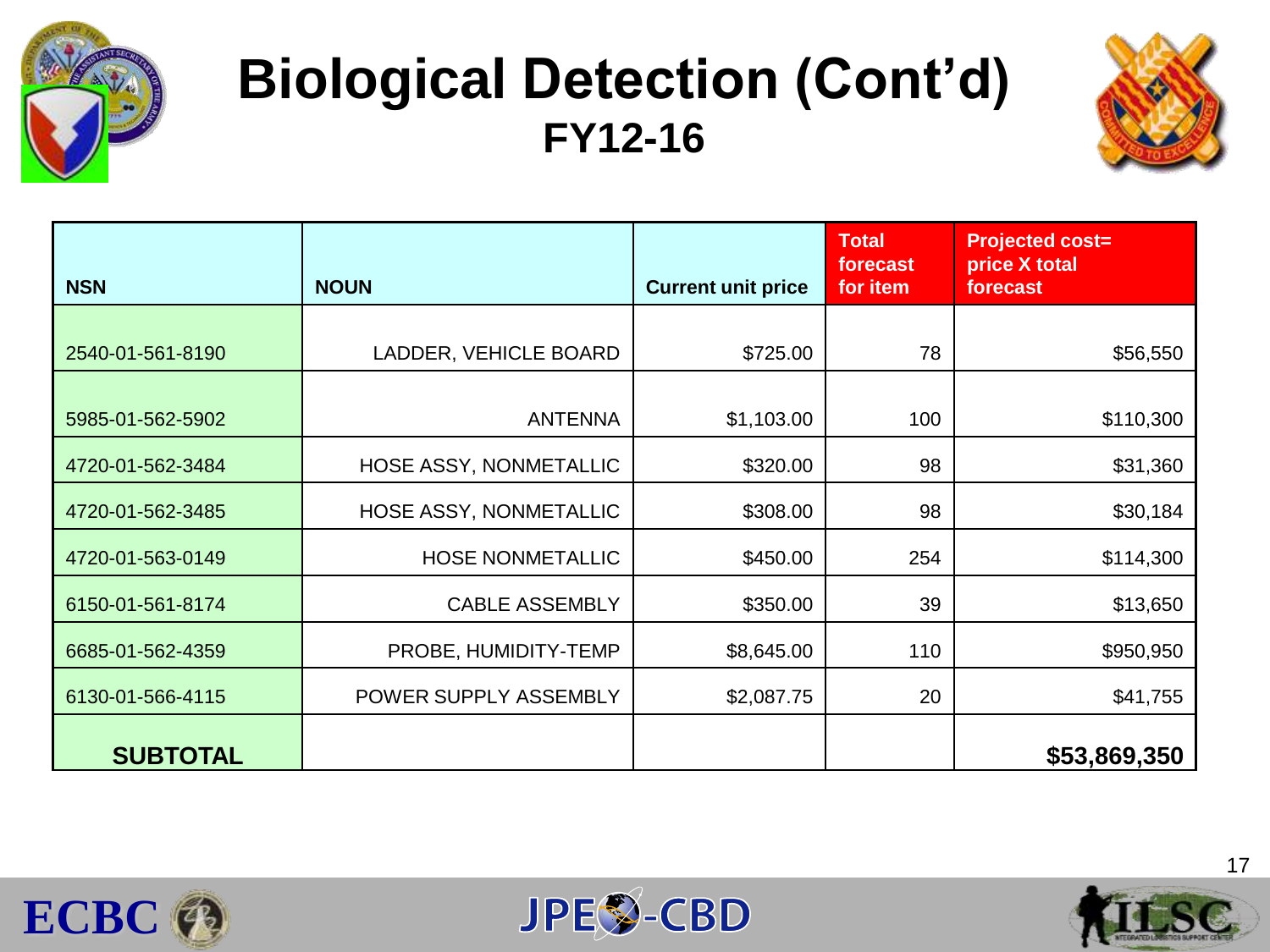

### **Contamination Avoidance FY12-16**



| <b>NSN</b>       | <b>NOUN</b>                   | <b>Current unit price</b> | <b>Total</b><br>forecast<br>for item | <b>Projected cost=</b><br>price X total<br>forecast |
|------------------|-------------------------------|---------------------------|--------------------------------------|-----------------------------------------------------|
| 6665-01-333-3631 | <b>Battery Assembly</b>       | \$64.07                   | 1134                                 | \$72,655.38                                         |
| 6665-01-466-9096 | M34A1 SAMPLING KIT, CBR AGENT | \$490.00                  | 220                                  | \$107,800                                           |
| 6665-00-050-8529 | M8 PAPER                      | \$0.97                    | 244,000                              | \$139,680                                           |
| 6665-01-226-5589 | M9 PAPER                      | \$5.96                    | 250,000                              | \$1,490,000                                         |
| 6665-01-563-7473 | M256A2 CHEMICAL DETECTOR KIT  | \$66.48                   | 90,000                               | \$5,983,200                                         |
| 6665-01-463-4278 | M18A3 DETECTOR KIT            | \$681.00                  | 1440                                 | \$980,640                                           |
| 6665-01-134-0885 | <b>M272 WATER TEST KIT</b>    | \$396.00                  | 2,160                                | \$855,360                                           |
| 3990-01-204-3009 | <b>CARGO STRAP</b>            | \$19.31                   | 517,682                              | \$9,996,440                                         |
| <b>SUBTOTAL</b>  |                               |                           |                                      | \$19,625,775.38                                     |





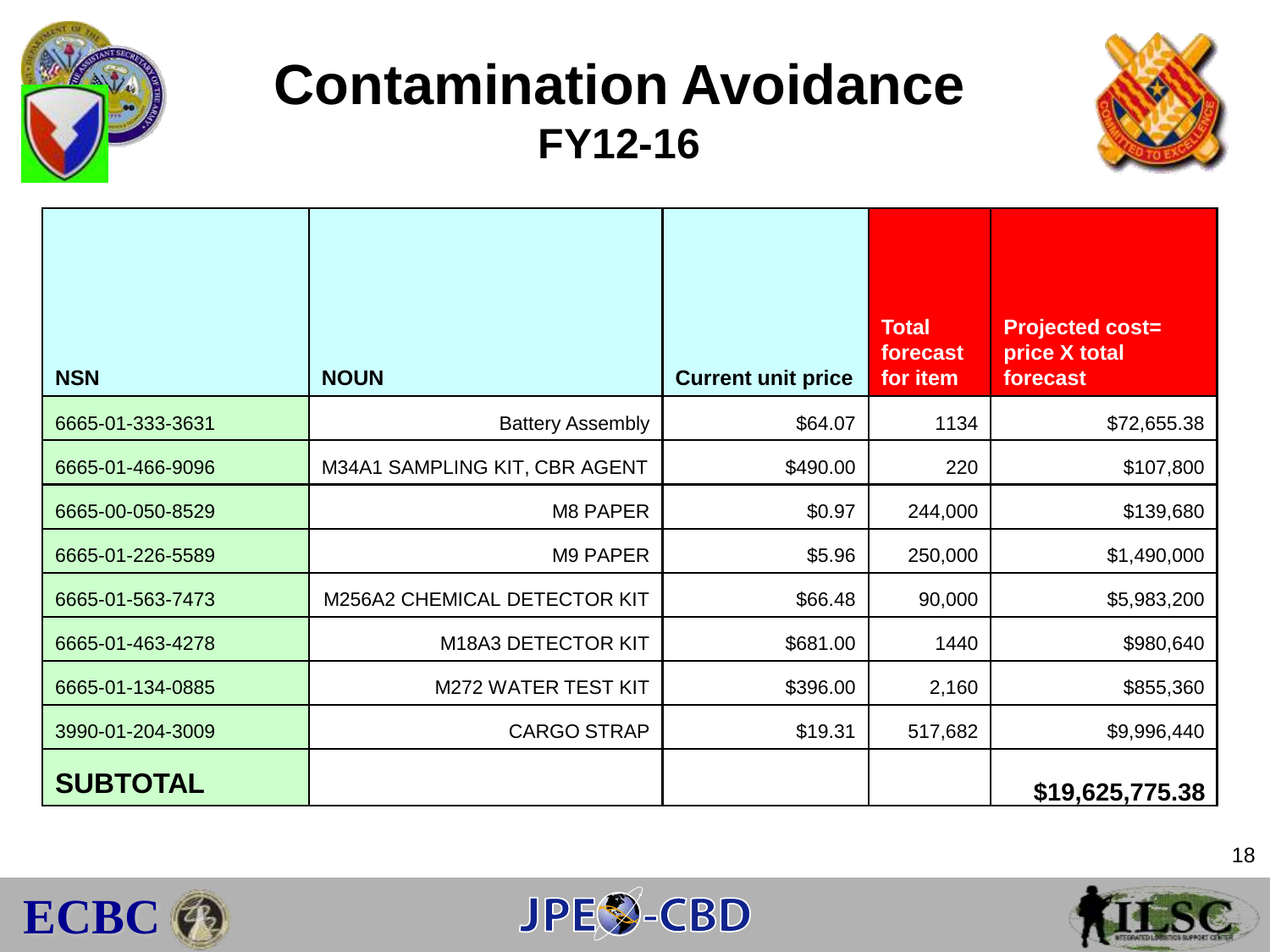

### **Collective Protection FY12-16**



| <b>NSN</b>       | <b>NOUN</b>                   | <b>Current unit</b><br>price | <b>Total</b><br>forecast<br>for item | <b>Projected cost=</b><br>price X total<br>forecast |
|------------------|-------------------------------|------------------------------|--------------------------------------|-----------------------------------------------------|
| 4240-00-807-6856 | M3 HEATER                     | \$220.00                     | 15,000                               | \$3,300,000                                         |
| 4240-01-363-1311 | M48A1 GAS PART F.             | \$857.00                     | 10,000                               | \$8,570,000                                         |
| 4240-01-026-3112 | M1A1-19 PRECLEANER            | \$813.00                     | 10,000                               | \$8,130,000                                         |
| 4240-01-365-0982 | M18A1 GAS FILTER              | \$354.00                     | 10,000                               | \$3,540,000                                         |
| 4240-00-866-1825 | <b>M19 PARTICULATE FILTER</b> | \$87.60                      | 6,000                                | \$525,600                                           |
| 4240-01-330-7806 | M20A1 SCPE                    | \$17,539.00                  | 1686                                 | \$29,570,754                                        |
| 4240-01-369-6533 | <b>M98 FILTER SET</b>         | \$1,160.00                   | 50,000                               | \$58,000,000                                        |
| 4240-01-518-4765 | M98 FILTER (GAS)              | \$890.00                     | 6,000                                | \$5,340,000                                         |
| 4250-01-366-6243 | <b>HSFC</b>                   | \$2,474.00                   | 500                                  | \$1,237,000                                         |
| 4240-01-312-9146 | M49 (GAS) 5 Trays             | \$7,200                      | 500                                  | \$3,600,000                                         |
| 4240-01-363-1310 | M23 Gas Filter                | \$1,163                      | 500                                  | \$581,500                                           |
| <b>SUBTOTAL</b>  |                               |                              | 108,500                              | \$91,587,100                                        |





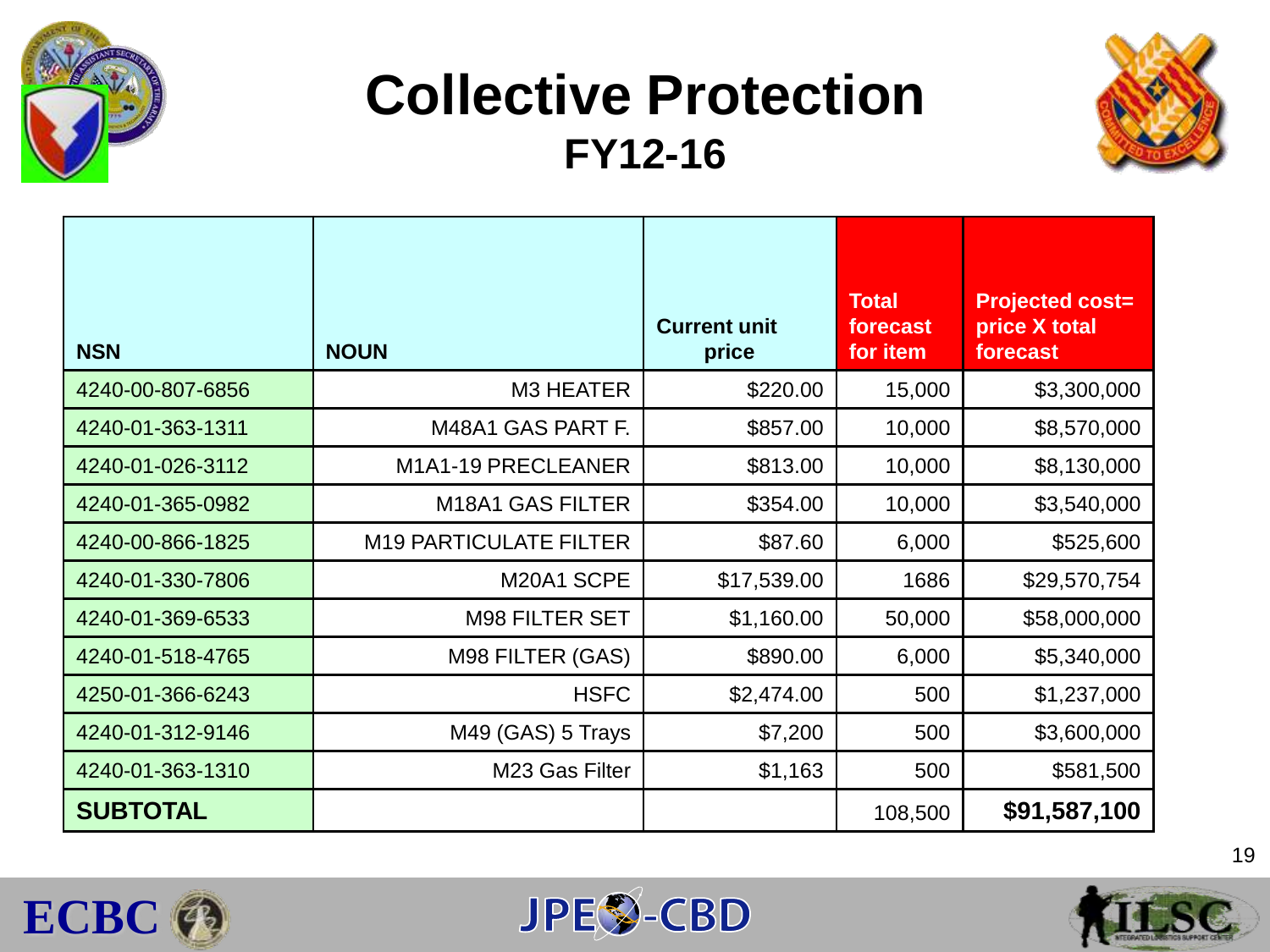

### **Individual Protection FY12-16**



| <b>NSN</b>       | <b>NOUN</b>              | <b>Current unit price</b> | <b>Total</b><br>forecast<br>for item | <b>Projected cost=</b><br>price X total<br>forecast |
|------------------|--------------------------|---------------------------|--------------------------------------|-----------------------------------------------------|
| 8465-01-513-8276 | <b>BAG, SUIT</b>         | \$39.38                   | 790                                  | \$31,110                                            |
| 4240-01-390-3057 | SKULL CAP HEAD HARNESS   | \$10.87                   | 11,603                               | \$126,124                                           |
| 4240-01-399-3349 | M40 CARRIER              | \$15.34                   | 506,442                              | \$7,768,820                                         |
| 4240-01-260-8706 | NEUTRAL OUTSERTS         | \$17.14                   | 736,404                              | \$12,621,964                                        |
| 4240-01-260-8707 | <b>CLEAR OUTSERTS</b>    | \$16.85                   | 915,865                              | \$15,432,325                                        |
| 4240-01-361-1319 | C2A1 CANISTER            | \$12.64                   | 1,848,504                            | \$23,365,090                                        |
| 4240-01-376-1382 | <b>CANISTER CARRIER</b>  | \$55.77                   | 117,589                              | \$6,557,938                                         |
| 4240-01-399-3350 | M42 CARRIER              | \$16.13                   | 81,457                               | \$1,313,901                                         |
| 4240-01-413-1540 | <b>USS SMALL</b>         | \$18.34                   | 167,044                              | \$3,063,586                                         |
| 4240-01-413-1543 | USS M/L                  | \$19.19                   | 248,217                              | \$4,763,284                                         |
| 4720-01-515-9261 | M42 HOSE                 | \$30.87                   | 91,400                               | \$2,821,518                                         |
| 4820-01-260-8703 | NOSECUP VALVE DISK       | \$6.04                    | 125,897                              | \$760,417                                           |
| 4820-01-502-7372 | <b>OUTLET VALVE DISK</b> | \$5.19                    | 47,949                               | \$248,855                                           |
| 5965-01-414-2257 | M42 MICROPHONE           | \$26.05                   | 149,077                              | \$3,883,455                                         |
| <b>SUBTOTAL</b>  |                          |                           |                                      | \$82,758,387                                        |





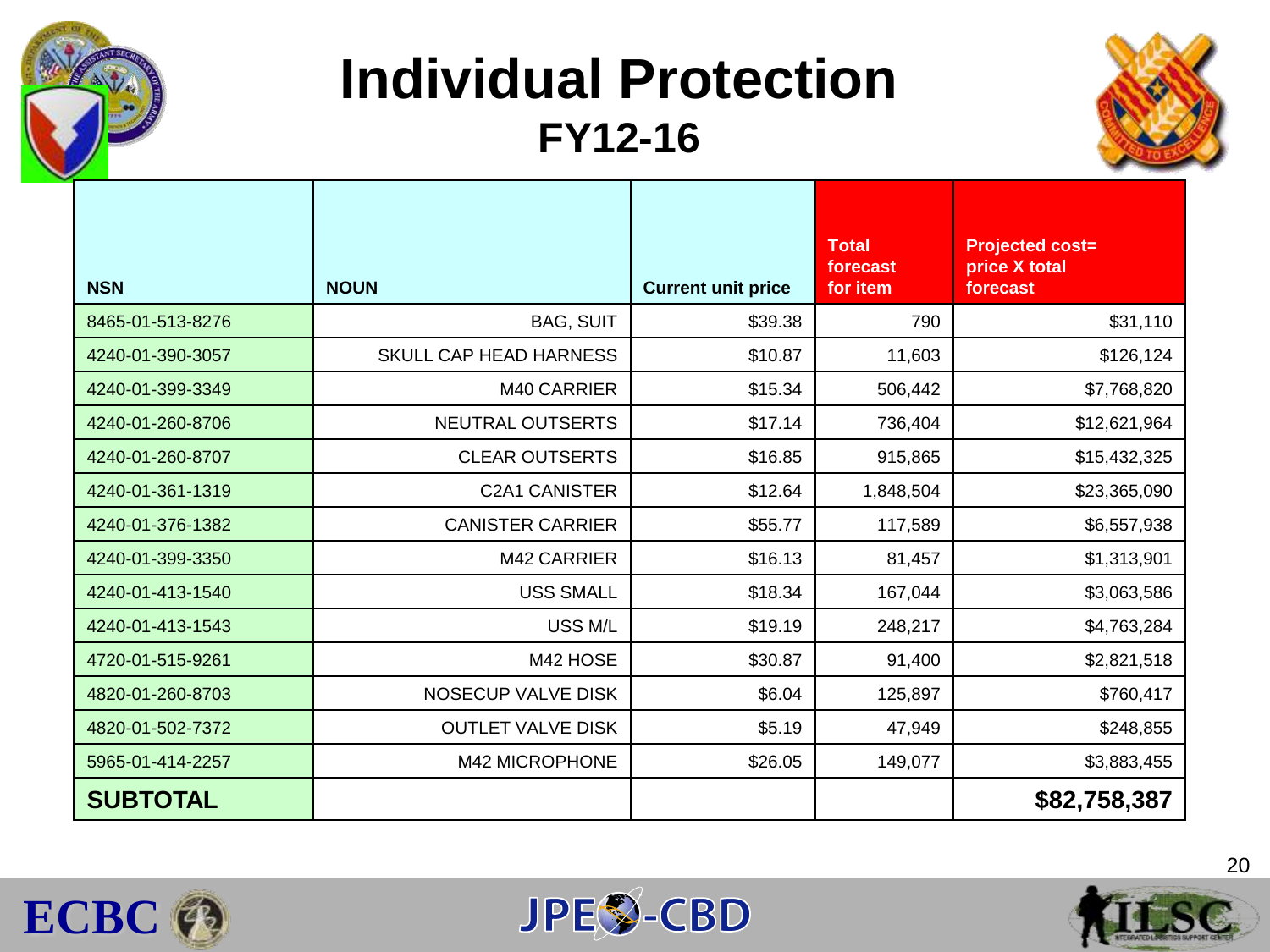

### **Decontamination FY 12-16**



| <b>NSN</b>       | <b>NOUN</b>        | <b>Current unit</b><br>price | <b>Total</b><br>forecast<br>for item | <b>Projected cost= price</b><br><b>X</b> total forecast |
|------------------|--------------------|------------------------------|--------------------------------------|---------------------------------------------------------|
| 6850-01-357-8456 | M295 Decon         | \$320                        | 80,000                               | \$25,600,000                                            |
| 4230-01-466-9095 | M100 SORBENT DECON | \$80.00                      | 200,000                              | \$16,000,000                                            |
|                  |                    |                              |                                      |                                                         |
|                  |                    |                              |                                      |                                                         |
|                  |                    |                              |                                      |                                                         |
|                  |                    |                              |                                      |                                                         |
|                  |                    |                              |                                      |                                                         |
|                  |                    |                              |                                      |                                                         |
|                  |                    |                              |                                      |                                                         |
|                  |                    |                              |                                      |                                                         |
|                  |                    |                              |                                      |                                                         |
| <b>SUBTOTAL</b>  |                    |                              |                                      | \$41,600,000                                            |





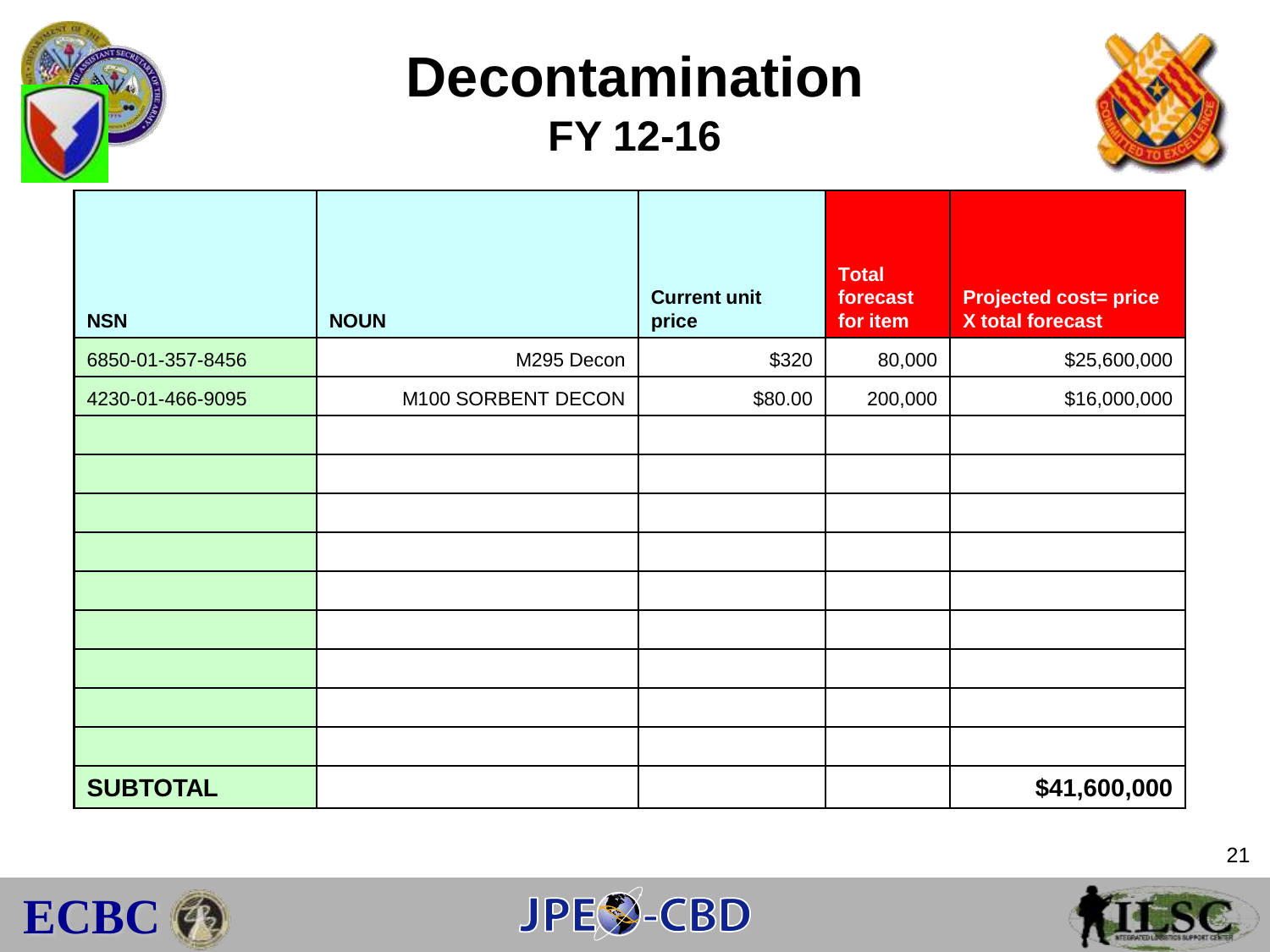

### **Consequence Management FY12-16**



| <b>NSN</b>      | <b>NOUN</b>                                            | <b>Current unit price</b> | <b>Total</b><br>forecast<br>for item | <b>Projected cost=</b><br>price X total<br>forecast |
|-----------------|--------------------------------------------------------|---------------------------|--------------------------------------|-----------------------------------------------------|
| <b>COTS</b>     | <b>INCIDENT MANAGEMENT</b><br><b>SYSTEM</b>            | \$9,454                   | 160                                  | \$1,512,640                                         |
| <b>COTS</b>     | LEVEL A/B/C SUITS                                      | \$1,400                   | 1025                                 | \$1,434,000                                         |
| <b>COTS</b>     | ARMY FEM MAXIMO LICENSE<br><b>FEES</b>                 | \$2,800                   | 335                                  | \$939,000                                           |
| <b>COTS</b>     | TELEPHONE ALERT SYSTEM<br><b>SERVICE AGREEMENT</b>     | \$15,000                  | 131                                  | \$1,968,000                                         |
| <b>COTS</b>     | <b>GIANT VOICE SYSTEM SERVICE</b><br><b>AGREEMENTS</b> | \$4,026                   | 150                                  | \$604,000                                           |
| <b>SUBTOTAL</b> |                                                        |                           |                                      | \$6,457,640                                         |